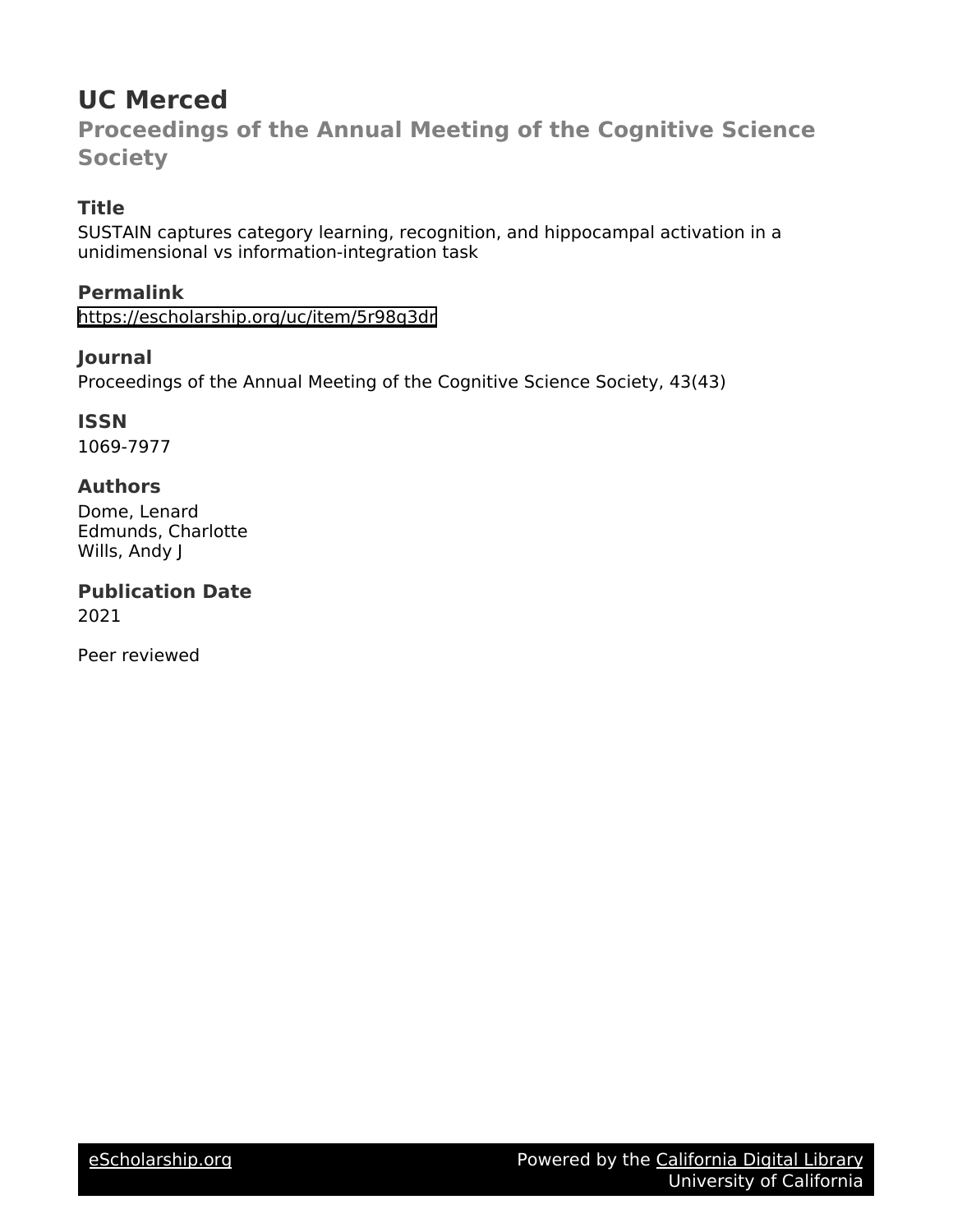# SUSTAIN captures category learning, recognition, and hippocampal activation in a unidimensional vs information-integration task

Lenard Dome (lenard.dome@plymouth.ac.uk)

School of Psychology, University of Plymouth Plymouth, PL4 8AA UK

Charlotte E. R. Edmunds (ceredmunds@gmail.com)

Queen Mary, University of London London, E1 4NS UK

### Andy J. Wills (andy.wills@plymouth.ac.uk)

School of Psychology, University of Plymouth Plymouth, PL4 8AA UK

#### Abstract

There is a growing interest in alternative explanations to the dual-system account of how people learn category structures varying in their optimal decision bounds (unidimensional and information-integration structures). Recognition memory performance and hippocampal activation patterns in these tasks are two interesting findings, which have not been formally explained. Here, we carry out a formal simulation with SUS-TAIN [\(Love, Medin, & Gureckis, 2004\)](#page-7-0), an adaptive model of category learning, which had great success in accounting for recognition memory performance and fMRI activity patterns. We show, for the first time, that a formal single-system model of category learning can accommodate recognition performance after learning and is consistent with fMRI data obtained while participants learned these structures.

Keywords: categorization; recognition memory; formal model; SUSTAIN

## Introduction

One commonly used pair of category structures in categorization research are the unidimensional (UD) and informationintegration (II) category structures. UD and II structures were initially used for trying to separate the perceptual processes encoding the visual information from the decision processes assigning a category response to the perceptual effects [\(Ashby & Gott, 1988\)](#page-6-0). Figure [1](#page-2-0) shows how stimuli varying in size and brightness are distributed within these two category structures on either side of the boundaries. UD category structures have a either vertical or horizontal decision bound: if the square is darker or larger than the set threshold, then it is category A, otherwise it is category B. Figure [1A](#page-2-0) and [1B](#page-2-0) shows that this optimal decision bound is parallel to one of the dimensional axes in the physical stimuli space. II structures are defined by diagonal optimal decision bounds. Figure [1C](#page-2-0) and [1D](#page-2-0) shows that II decision bounds follow a linear function, where the gradient is neither zero, nor infinite.

Many experiments utilised these structures (e.g. [Carpen](#page-6-1)[ter, Wills, Benattayallah, & Milton, 2016;](#page-6-1) [Donkin, Newell,](#page-6-2) [Kalish, Dunn, & Nosofsky, 2015;](#page-6-2) [Nomura et al., 2007;](#page-7-1) [Le Pelley, Newell, & Nosofsky, 2019\)](#page-7-2) and many initial empirical results were taken as evidence for COVIS (COmpetition between Verbal and Implicit Systems [Ashby, Paul, & Mad](#page-6-3)[dox, 2011\)](#page-6-3) — one formalization of a dual-system theory of categorization. Traditionally, dual-system theories have two distinct architectures using functionally different mechanisms. In COVIS, the explicit system uses rules that can be easily verbalized, while the implicit system maps perceptual input onto category responses. Accuracy in UD and II category structures, according to COVIS, depends on which system is engaged in solving the task. COVIS predicts that the explicit system will implement rules to optimally solve UD tasks, whereas the implicit system will take charge if simple rules are inadequate and implements (in this case) multidimensional strategies to combine information from the two dimensions of II tasks.

However, results from multiple labs pointed out flaws in the experimental designs in COVIS-inspired experiments [\(Newell, Moore, Wills, & Milton, 2013\)](#page-7-3) with potential alternative explanations [\(Le Pelley et al., 2019;](#page-7-2) [Donkin](#page-6-2) [et al., 2015\)](#page-6-2) or problems with the decision-bound analyses applied [\(Edmunds, Milton, & Wills, 2018;](#page-6-4) [Edmunds, Wills,](#page-7-4) [& Milton, 2019\)](#page-7-4). In turn, some of these alternative-to-COVIS explanations have been critiqued [\(Ashby, Smith, & Rosedahl,](#page-6-5) [2019\)](#page-6-5). The debate continues.

The current paper further examines some of the alternativeto-COVIS explanations of how people classifiy II and UD structures. Specifically, the way COVIS explains how people should optimally learn II structures was also questioned by [Carpenter et al.](#page-6-1) [\(2016\)](#page-6-1) and [Edmunds, Wills, and Milton](#page-6-6) [\(2016\)](#page-6-6), who provided direct evidence for an involvement of similar processes in both II and UD problems.

[Carpenter et al.](#page-6-1) [\(2016\)](#page-6-1) found that the medial temporal lobe (MTL) and specifically the hippocampus (HPC) were more active when people were learning about II structures compared to when they were learning about UD structures. This result contradicts to predictions of COVIS as it is currently formalized, which posits less activation for II than UD. CO-VIS states that the explicit system is mapped to neurobiological substrates such as the MTL (HPC) and predominantly the prefrontal cortex, while the implicit system is mapeed to areas such as the supplementary motor areas and substantia nigra [\(Ashby & Valentin, 2017\)](#page-6-7). According to COVIS, HPC and the prefrontal cortex is exclusively involved in the explicit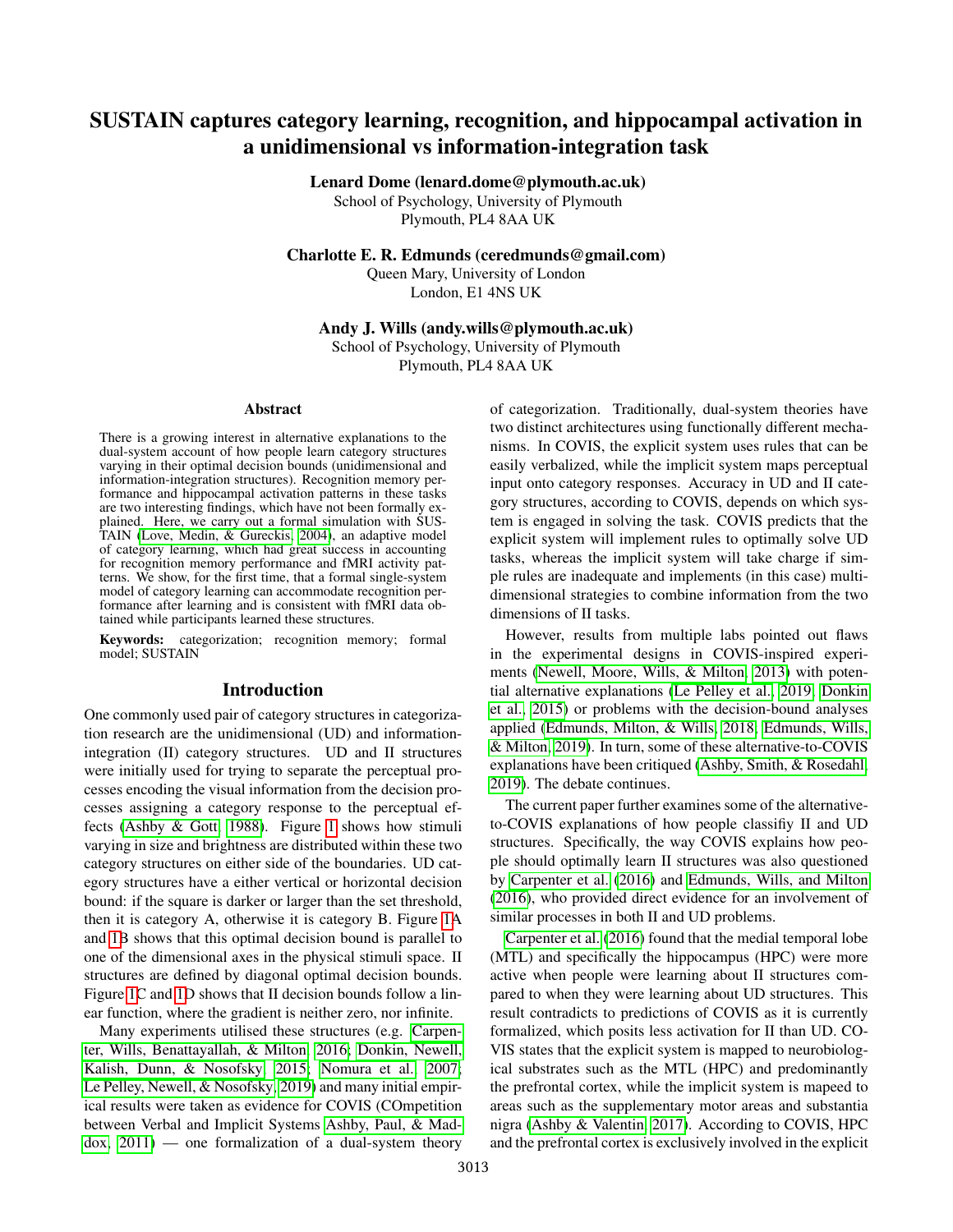system, which is responsible for the optimal learning of UD structures. In other words, the way the two architectures are specified in COVIS are inconsistent with the differences in activations observed in HPC. HPC has also been long identified as crucial for memory [\(O'Reilly & Rudy, 2001;](#page-7-5) [Schlicht](#page-7-6)[ing & Preston, 2015\)](#page-7-6). and thought to be essential for explicit memory. This suggest that people should have better recognition performance after learning II structures than in UD structures.

Given [Carpenter et al.](#page-6-1) [\(2016\)](#page-6-1)'s observation of greater HPC activity in II than in UD structures, one can further predict, contrary to COVIS, that there will be better postrecognition memory for exemplars in II than in UD structures. [Edmunds et al.](#page-6-6) [\(2016\)](#page-6-6) directly confirmed this prediction. They found better recognition memory after learning II than UD structures, essentially supplementing the neural data. While the differences in recognition performance are rather small, it is statistically present in a between-groups comparison [\(Edmunds & Wills, 2016\)](#page-6-8). A more extensive investigation on recognition memory in UD and II problems also found that participants who reported using complex multidimensional rules showed better recognition performance [\(Edmunds, 2017\)](#page-6-9).

Building on these findings, we further supplement behavioral and neural data with evidence from computational modeling. Here, we provide a formal single-system explanation of the results of both [Carpenter et al.](#page-6-1) [\(2016\)](#page-6-1) and [Edmunds](#page-6-6) [et al.](#page-6-6) [\(2016\)](#page-6-6). We do so by using SUSTAIN (Supervised and Unsupervised STratified Adaptive Incremental Network [Love](#page-7-0) [et al., 2004\)](#page-7-0).

SUSTAIN is one model in a single-system approach to modeling categorization, and is able to accommodate a wide range of behavioral and neural phenomena (e.g. [Love et](#page-7-0) [al., 2004;](#page-7-0) [Gureckis & Love, 2004;](#page-7-7) [Davis, Love, & Pre](#page-6-10)[ston, 2012\)](#page-6-10). This breadth is particularly admirable, because modelers tend to focus on a small subset of effects [\(Wills,](#page-7-8) [O'Connell, Edmunds, & Inkster, 2017\)](#page-7-8).

There are two reasons for using SUSTAIN. First, SUS-TAIN can accommodate recognition memory performance in multiple tasks [\(Love & Gureckis, 2007;](#page-7-9) [Davis et al., 2012;](#page-6-10) [Mack, Love, & Preston, 2018\)](#page-7-10). Second, SUSTAIN's conceptforming and -altering mechanism, adaptive clustering, has been mapped to HPC and MTL functions and activations.

Cluster-specific model components in SUSTAIN have been directly connected to strong HPC activations present in early learning and low HPC functions in amnesic patients in a dotpattern classification task (for a more exhaustive review, see [Love & Gureckis, 2007\)](#page-7-9). SUSTAIN views the hippocampus as the constructor and editor of clusters — binding information together into category representations, and views the MTL familiarity signals as indicators of cluster re-activations. These views have been reinforced by connecting computational modeling to neural activity patterns. For example, during rule-plus-exception learning, SUSTAIN makes specific predictions about item recognition, which has been directly and consistently mapped to MTL activations [\(Davis et](#page-6-10) [al., 2012\)](#page-6-10). Furthermore, SUSTAIN's cluster-updating mechanism parallels HPC activity in response to changing task demands. SUSTAIN accommodates behavioral responses and HPC activity in subsequent learning tasks where the stimuli remain perceptually the same, but irrelevant features in the first task become essential in the new categorization problem [\(Mack, Love, & Preston, 2016\)](#page-7-11). SUSTAIN is well matched with how the HPC binds together information into meaningful category representations and updates the stored representations to match with goal-oriented changes in taskdemands (for a complete review, see [Mack et al., 2018\)](#page-7-10).

More difficult tasks require SUSTAIN to bind (and store) larger sets of information into clusters than simpler tasks do [\(Love et al., 2004\)](#page-7-0). This process results in higher number of clusters being recruited, which has been previously mapped to increased HPC activity and improved recognition accuracy [\(Love & Gureckis, 2007\)](#page-7-9). SUSTAIN therefore predicts better recognition performance in tasks that require higher number of clusters. In this paper, we intend to test these predictions in relation to UD and II category structures by formally fitting SUSTAIN to the categorization accuracy data of [Edmunds et al.](#page-6-6) [\(2016\)](#page-6-6). Furthermore, we will compare its recognition performance to human recognition performance from [Edmunds et al.](#page-6-6) [\(2016\)](#page-6-6) and evaluate whether the cluster-recruitment process is consistent with increased HPC activity in II problems compared to UD problems observed in [Carpenter et al.](#page-6-1) [\(2016\)](#page-6-1).



<span id="page-2-0"></span>Figure 1: Representations of the category structures used in Edmunds et al. (2016).  $UD =$  unidimensional;  $II =$ information-integration;  $+/-$  = vertical/horizontal for UD and positive/negative for II.

We refer the reader to [Love et al.](#page-7-0) [\(2004\)](#page-7-0) for the full de-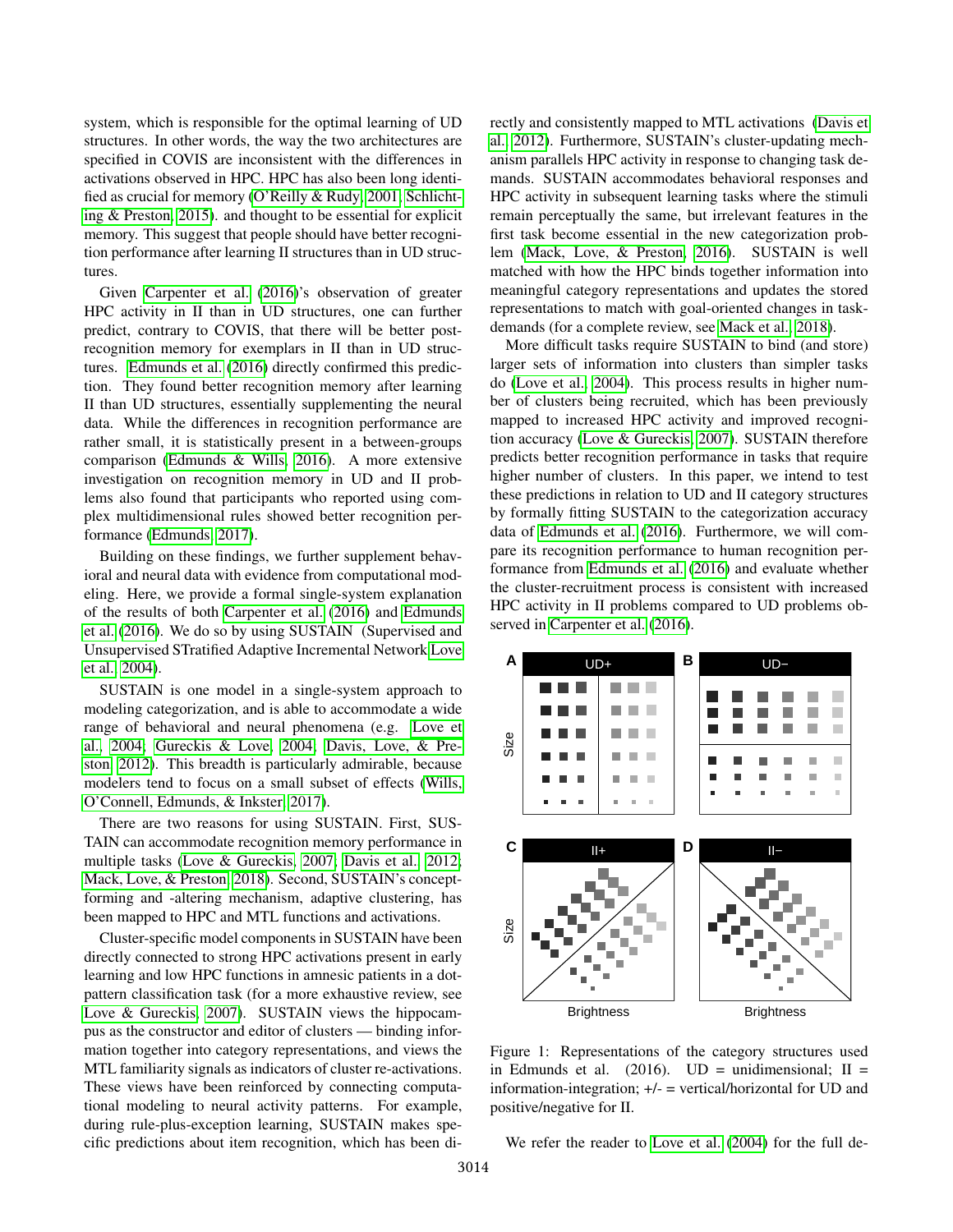scription of the model's architecture and [Love and Gureckis](#page-7-9) [\(2007\)](#page-7-9) for the full description of the supplementing architecture capturing recognition memory.

Briefly, SUSTAIN is an adaptive clustering model, which proposes that clusters underlie category representations [\(Love](#page-7-0) [et al., 2004\)](#page-7-0). Clusters, from SUSTAIN's perspective, are single coordinates in the representation space. These coordinates are internal representations that connect to categories. SUSTAIN starts with one cluster, centered on the first input representation it encounters by default. When SUSTAIN encounters a stimulus, it computes similarity from all stored cluster representations in the psychological space. First, the distance is calculated for each dimension, then differentially weighted in the cluster activation function by attentional tunings. So similarity on dimensions with higher attentional tunings will be more impactful on which cluster is activated. The winning cluster will be the one with the highest activation. After this algorithm, clusters are laterally inhibited by each others' activations. Laterally inhibited activations are considered to reflect the models' overall familiarity with the current stimulus. The sum of these activations, Recognition score *R*, indexes this stimulus-specific familiarity. Lateral inhibition then ends in a winner-takes-all fashion — non-winning clusters' activations are muted for calculating further response probabilities.

Activations after lateral inhibition spread to the category output units by weighted connections. The activations of each output units are turned into response probabilities. If the model made the correct response, then the winning cluster's position is adjusted by moving it closer to the current input representation. In the event of a prediction error (an incorrect response) a new cluster centered on the current input representation is recruited and becomes the winning cluster. Connection weights from cluster units to the category output units are updated according to the one-layer delta learning rule [\(Widrow & Hoff, 1960\)](#page-7-12). After both correct and erroneous responses, the winning cluster updates SUSTAIN's attentional tuning. Attentional tuning of each dimension maximizes its impact on the recruited clusters. SUSTAIN prefers simple solutions, and only starts recruiting clusters in response to prediction errors. This means that more difficult tasks will cause SUSTAIN to densely populate the psychological space with clusters.

### Simulation of Edmunds et al. (2016)

In the following, we present a formal simulation with the SUSTAIN model accommodating human categorization accuracy in II and UD structures. In addition, we show how the model captures categorization accuracy and predicts better recognition memory following the II problems compared to the UD problems [\(Edmunds et al., 2016\)](#page-6-6). This difference should be based on more clusters recruited for II, which leads to the prediction of higher hippocampal activation while learning the II structures compared to UD structures [\(Carpenter et al., 2016\)](#page-6-1). We do so by fitting SUS- TAIN to an abstract design of [Edmunds et al.](#page-6-6) [\(2016\)](#page-6-6). We decided on [Edmunds et al.](#page-6-6) [\(2016\)](#page-6-6), because this allowed us to present the model with a close approximation of the conditions present where the authors observed better recognition performance in II.

[Edmunds et al.](#page-6-6) [\(2016\)](#page-6-6) used 36 grey squares that varied in brightness and size<sup>[1](#page-3-0)</sup>. There were four conditions. UD structures included both vertical and horizontal category boundaries, shown on Figure [1A](#page-2-0) and Figure [1B](#page-2-0) respectively. II structures involved diagonal category boundaries with both positive and negative gradients, shown on Figure [1C](#page-2-0) and Figure [1D](#page-2-0) respectively.

Each condition consisted of three phases. First, the categorization training phase included 360 supervised training trials in blocks of 120. Each simulated participant received 24 stimuli randomly picked from the 36 for their simulation. Those 24 stimuli were shown 5 times in each of the 3 blocks. This was followed by an OLD/NEW recognition phase. This phase consisted of 3 blocks of all 36 stimuli. The last phase was a categorization test phase. This phase was similarly made up of 3 blocks of all 36 items. For a more detailed description of experimental procedure, see [Edmunds et al.](#page-6-6) [\(2016\)](#page-6-6).

### Simulation

Our implementation of SUSTAIN is available in the R package catlearn [\(Wills et al., 2020\)](#page-7-13). First, we wanted to find the one best fitting parameter set for the model across all four categorization problems. SUSTAIN therefore encountered all four problems at the same time as a single participant - SUSTAIN completed each problem once with the same set of parameters. SUSTAIN was reset between each problem. SUSTAIN's parameters were then adjusted to minimise the sum of squared errors (SSE). SSE was calculated between the mean group-level accuracy of humans in the categorization test phase (as reported in Edmunds et al. (2006) and shown in Table [2\)](#page-4-0) and the mean accuracy of SUSTAIN during the categorization test phase. We used the group-level data, because it captures the ordinal difference associated with these tasks: participants show higher accuracy for UD than II. The trial order was randomised on each iteration. The model was fitted with a differential evolutionary algorithm, as implemented in the DEoptim package [\(Mullen, Ardia, Gil, Windover, &](#page-7-14) [Cline, 2011\)](#page-7-14). The algorithm iterated 1000 times to find the best fitting parameters. The speed of crossover was set to  $c = 0.5$ , which gave larger weights to successful mutations. The top 30% best solutions were copied to the new iteration and was used in the new mutated population. These settings helped to find the single overall best set of parameters for all category structures across different trial orders. The best fitting parameters are presented in Table [1.](#page-4-1) After finding the best set of parameter, we simulated 1000 different trial orders with SUSTAIN.

<span id="page-3-0"></span><sup>&</sup>lt;sup>1</sup> In our simulations, these values were put in a range  $[0,1]$  within each dimension. The values as specified by their respective coordinates are available in the supplementary material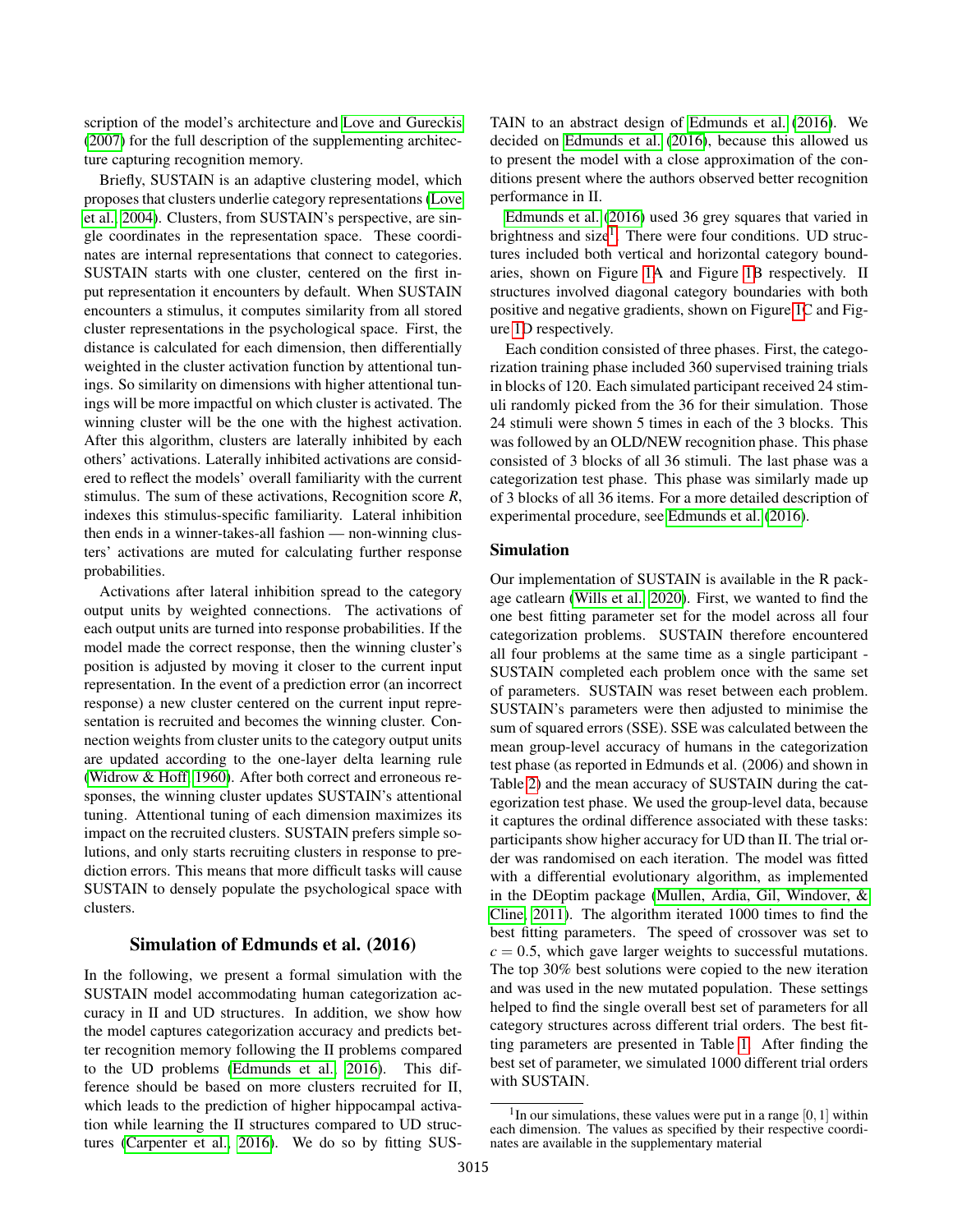<span id="page-4-1"></span>Table 1: Best fitting parameters for SUSTAIN rounded to the 4<sup>th</sup> decimal place.

| Parameters                   | <b>Best Fitting</b> |
|------------------------------|---------------------|
| Attentional focus $(r)$      | 4.1301              |
| Lateral inhibition $(\beta)$ | 8.3273              |
| Decision consistency $(d)$   | 1.9883              |
| Learning rate $(\eta)$       | 0.0626              |

Categorization Test Phase Accuracy SUSTAIN's categorization performance is qualitatively similar to what we observed from humans — II structures are harder to learn than UD in [Edmunds et al.](#page-6-6) [\(2016\)](#page-6-6). This difference in accuracy is a reliable difference in SUSTAIN's performance,  $BF =$  $1.88 \times 10^{776}$ . SUSTAIN matches human-level categorization test performance with a mean difference of 0.014, see Table [2.](#page-4-0)

<span id="page-4-0"></span>Table 2: Categorization accuracy in SUSTAIN and humans. Standard deviations are in parenthesis.

| <b>Category Structures</b> | <b>SUSTAIN</b>             | Human |
|----------------------------|----------------------------|-------|
| П                          | $0.78(0.027)$ $0.78(0.11)$ |       |
| UD                         | $0.85(0.026)$ $0.87(0.07)$ |       |

Cluster Recruitment and Attentional Tuning The mean number of clusters recruited were  $M_{ii} = 5.59$ ,  $SD_{ii} = 1.20$  for II and  $M_{ud} = 3.01$ ,  $SD_{ud} = 1.18$  for UD. SUSTAIN solves II with a minimum of 4 clusters and a maximum of 12 clusters. SUSTAIN solves UD with a minimum of 2 and a maximum of 12 clusters. Example clusters populating the psychological space are shown in Figure [2.](#page-4-2)

The mean, and variation, in the number of clusters is the consequence of how trial-order interacts with the following mechanisms: similarity, attention and error-driven cluster recruitment. Simple problems on average result in fewer clusters, while harder problems require the recruitment of more clusters. This is attenuated by differentially weighing in relevant information from each dimension — by attentional tuning of perceptual inputs. Each dimension has its own attentional tuning, λ. For example, λ is higher for relevant dimensions in UD structures, but remains comparable across dimensions in II, see Table [3.](#page-4-3)

<span id="page-4-3"></span>Table 3: Mean λ values for each dimension across all category structures.  $UD =$  unidimensional;  $II =$  informationintegration;  $+/-$  = vertical/horizontal for UD and positive/negative for II. Standard deviations are in parenthesis.

| Conditions | λy           | $\lambda_{\rm v}$ |
|------------|--------------|-------------------|
| $H+$       | 13.52(0.81)  | 13.46 (0.78)      |
| П-         | 13.47 (0.78) | 13.51(0.81)       |
| UD+        | 13.38 (1.48) | 7.80(1.41)        |
| IID-       | 7.80(1.41)   | 13.39 (1.48)      |



<span id="page-4-2"></span>Figure 2: Example clusters recruited by SUSTAIN for three simulations across conditions. The juxtaposed black lines are the optimal decision bounds.  $UD =$  unidimensional;  $II =$ information-integration; +/- = vertical/horizontal for UD and positive/negative for II.

If SUSTAIN tries to incorporate the irrelevant dimension in UD by attending to both dimensions equally, the only way SUSTAIN can eventually solve the task is to recruit more clusters. Similarly, if SUSTAIN only attends to a single dimension in II, it will need to recruit large number of clusters to solve the task. This will also result in misclassification during the categorization test phase. Figure [3](#page-5-0) shows how the 36 stimuli are captured by different clusters (indicated by the dots' color) during the categorization test phase. Figure [3](#page-5-0) second row gives an example when clusters from one side of the optimal decision bound captures stimuli from the other side of the decision bound. This is due to a single dimension weighting in more in cluster activations than the other dimension.

Overall, SUSTAIN requires higher numbers of clusters to solve II due to its difficulty. This will result in clusters more perfectly matching training items, so the matching clusters will dominate the activation function. From the model's point of view, the HPC is specifically responsible for encoding new clusters after surprising events [\(Love & Gureckis, 2007\)](#page-7-9). We see higher HPC activations in II, because the category structure requires more representations to be encoded by the HPC.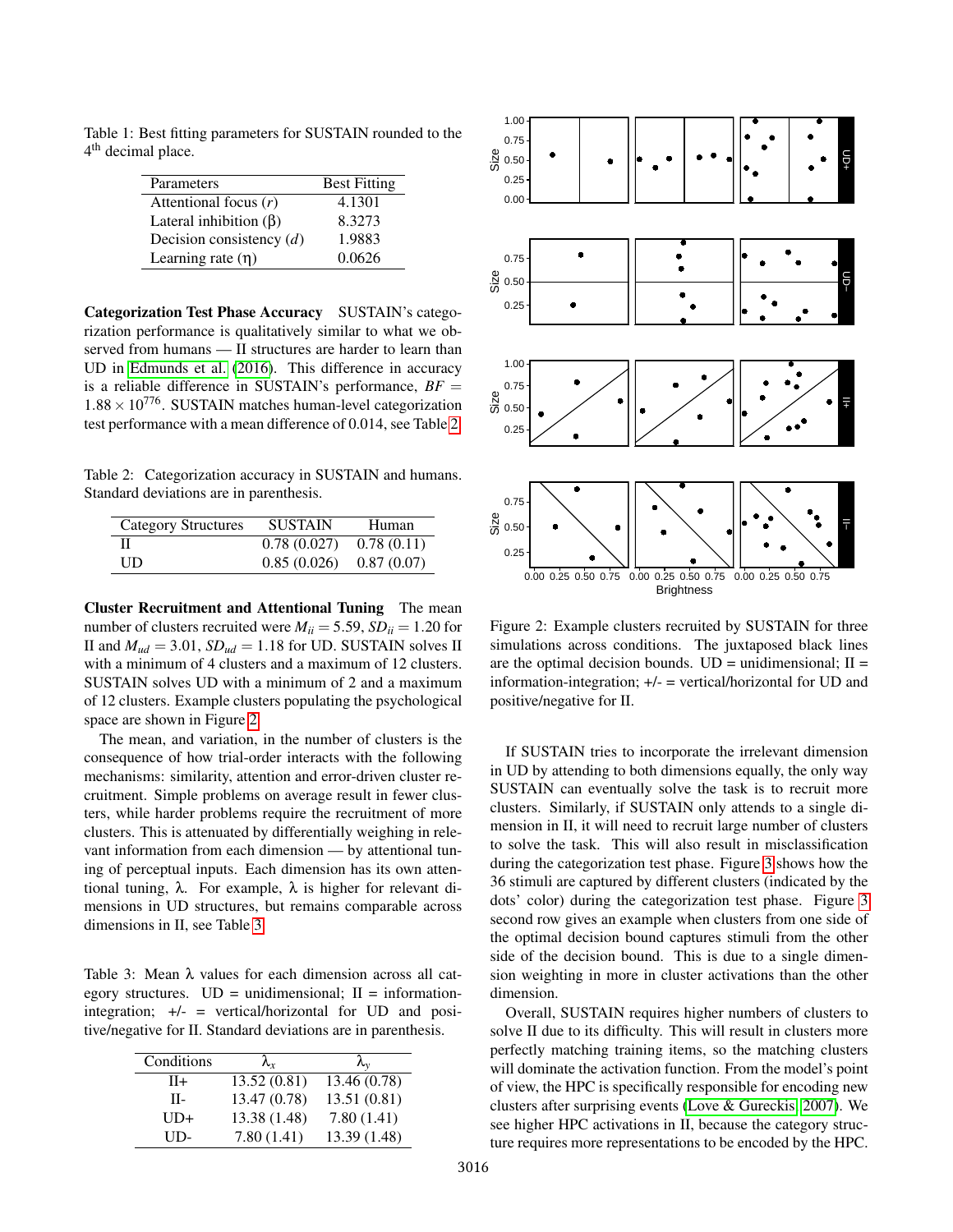

Figure 3: Example physical stimuli space for a single simulation during the categorization phase. Each color is a different cluster SUSTAIN recruited during learning. The dots with same colors are captured by the same cluster. The juxtaposed black lines are the optimal decision bounds. UD = unidimensional;  $II = information-integration$ ;  $+/- = vertical/horizontal$ for UD and positive/negative for II.

HPC activations have been shown to positively relate to cluster activations, updates and recruitments in SUSTAIN [\(Mack](#page-7-11) [et al., 2016,](#page-7-11) [2018\)](#page-7-10). Therefore, SUSTAIN's prediction for the difference in HPC activity between UD and II problems is found to be consistent with [Carpenter et al.](#page-6-1) [\(2016\)](#page-6-1).

<span id="page-5-1"></span>Table 4: Mean recognition scores and d' for each category structure, rounded to three decimal places. Standard deviations are in parenthesis.

|    | SUSTAIN $d'$    | Human $d'$ |
|----|-----------------|------------|
| Н  | 0.040(0.056)    | 0.01(0.02) |
| UD | $-0.016(0.135)$ | 0.00(0.01) |

**Recognition** To get an approximate  $d'$  measure from  $R$ , Recognition Score, we applied Equation A11 from [Love and](#page-7-9) [Gureckis](#page-7-9) [\(2007\)](#page-7-9) to turn stimulus-specific *R* values during the categorization test phase into choice probabilities:  $P(old) =$  $R/(R+k)$  where *k* is a response threshold parameter. We calculated the mean probability of a hit  $(P(H) = P(\text{old} | \text{item}_{\text{old}}))$ and false alarm  $P(F) = P(\text{old} \mid \text{item}_{\text{new}})$  for each simulated participant. We continued to determine  $d'$  for each participant using the z-transformed  $P(H)$  and  $P(F)$ . Then we calculated group-level averages. This algorithm (including the grouplevel *d'* calculations) were fitted against human performance in the recognition phase as indexed by  $d'$ . Similarly, we used DEoptim and reitereted the paramater search 50 times. More details are included in the code available in the supplementary material.

We found that the best-fitting parameter *k* was 0.571. This parameter will not change the ordinal pattern of the recognition performance  $(II > UD)$  SUSTAIN shows given the simulated categorization test data, but simply brings the values closer to the human data.

Table [4](#page-5-1) shows the performance of humans and SUSTAIN. A comparison of d' between SUSTAIN and human data yields a mean difference of 0.023. The model predicts better recognition performance after learning II than UD structures, consistent with [Edmunds et al.](#page-6-6) [\(2016\)](#page-6-6). This is a realiable difference in the simulated data,  $BF = 7.06 \times 10^{57}$ . This difference of *d'* between SUSTAIN's recognition performance in II and UD results from the difference in the number of recruited clusters between the two structures.

<span id="page-5-0"></span>Recognition in SUSTAIN is based on similarity-driven cluster activation and lateral inhibition. Where SUSTAIN recruits a large number of clusters, these clusters will generally be closer to the stimulus representations presented in the recognition memory test. This means that the stored representions will match better to the model's previous experience in II than in UD problems. The more densely populated the psychological space with clusters, the more clusters neighbouring the input representation will activate. These activations then compete and will diminish as a result of lateral inhibition. The better recognition memory performance in II results from the higher sum of activations in regions neighbouring the input representations.

This benefit parallels HPC activation patterns. Better recognition memory performance follows not just from the modeling perspective, but also from a neural point-of-view. [Love and Gureckis](#page-7-9) [\(2007\)](#page-7-9) predicted this relationship, where higher number of clusters mirror higher levels of HPC involvement. This prediction strongly aligns with [Carpenter](#page-6-1) [et al.](#page-6-1) [\(2016\)](#page-6-1), who observed higher HPC involvement in the II compared to UD task, and our simulation, where SUSTAIN recruits more clusters for the II task.

#### **Discussion**

We have presented a formal account of empirical results [\(Edmunds et al., 2016;](#page-6-6) [Carpenter et al., 2016\)](#page-6-1) concerning the acquisition of unidimensional (UD) and informationintegration (II) category structures. In so doing, we have shown - for the first time - that both the behavioral and neuroimaging data obtained in these tasks can be accomodated by a single-system model, SUSTAIN. The increased number of clusters recruited by SUSTAIN for the II structure served as a base for better recognition memory performance, and larger HPC activation, than in the UD structure. According to SUS-TAIN, this is because the differing task demands of the two structures requires a larger amount of information to be encoded in the HPC for II structures.

Previously, [Davis et al.](#page-6-10) [\(2012\)](#page-6-10) speculated that tasks like the II category learning were not suitable to model with SUS-TAIN. This sentiment was based on the idea that II category learning is a procedural learning task [\(Nomura et al., 2007\)](#page-7-1) —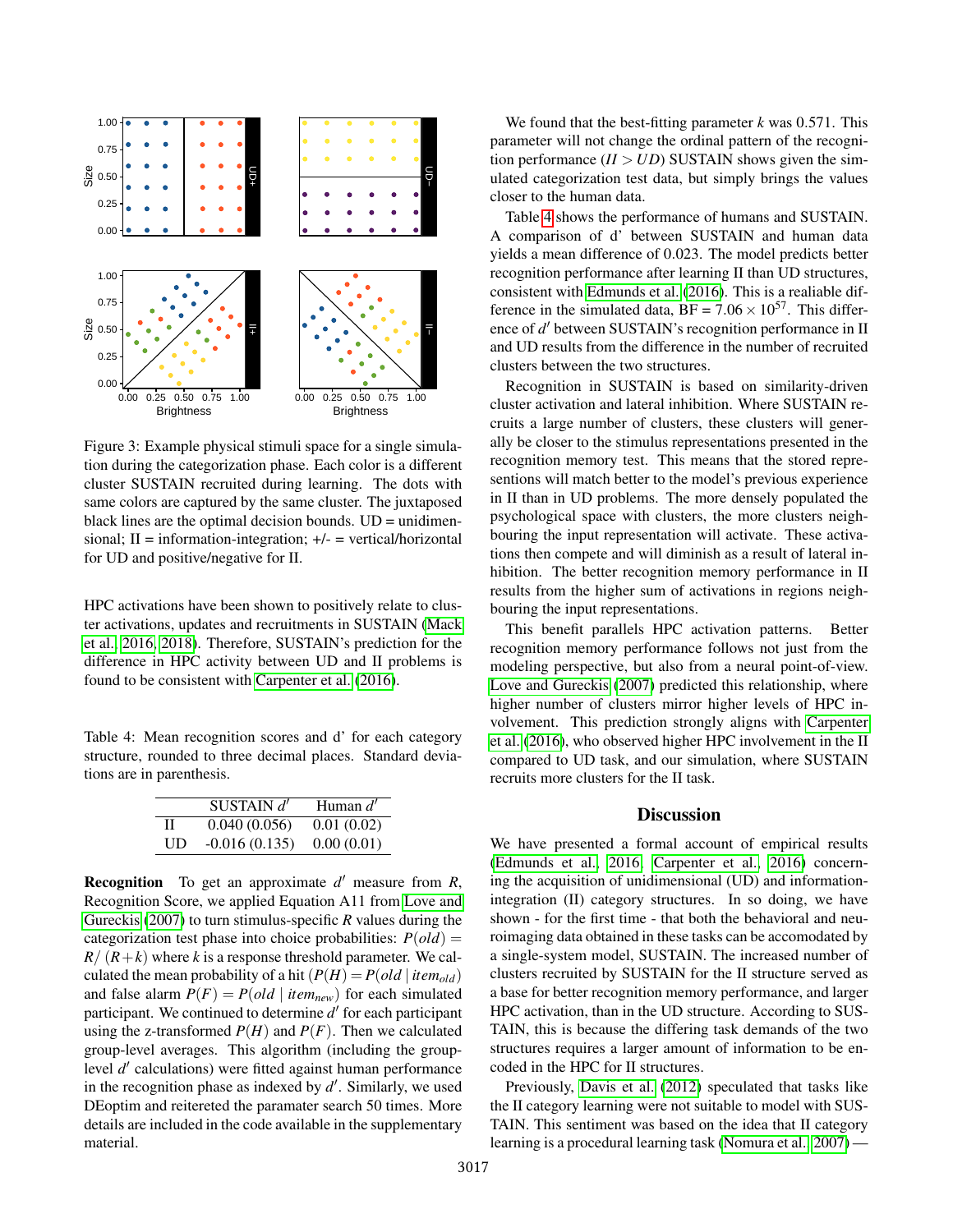and hence characterized by mechanisms not specified within SUSTAIN. However, procedural accounts of II problems are based on a range of experiments that received considerable scrutiny, and which turn out to have alternative explanations.

While the findings reported here are preliminary, they provide a sufficient explanation for a range of findings related the UD and II structures in the form of a fully specified formal computational model — SUSTAIN. Nonetheless, our current simulation might be considered unconstrained, because we did not pursue quantiative fit per se. Instead we choose to focus on whether SUSTAIN could accomodate the UD/II differences in performance during the categorization test. We then investigated the predictions SUSTAIN made on that basis relating to the subsequent recognition task, and the differences in MTL/HPC activations across UD and II. One promising follow-up would be to explore individual differences in HPC activations and categorization accuracy via fitting SUSTAIN to subject-level results. This would allow a direct mapping between cluster recruitment and HPC activations. A caveat with this approach is SUSTAIN's sensitivity to trial-order effects.

The only formal model — before SUSTAIN — that has been argued to accomodate the classification of both UD and II structures was COVIS. COVIS posited a procedural account of how people learn II structures. COVIS solves II with a procedural learning mechanism conceptualized as a three-layer network: the first layer calculates the exponent of the distance between activated input units and and sensory units; the second layer attenuates these similarities by weighted connections between sensory units and striatal units before spreading to the striatal units; in the third layer, a decision rule responds with the most activated striatal unit; and then the weights are updated. It is a distributed-representation connectionist network, where input node activations are supplied by a distance between sensory unit coordinates and input representation in the psychological space. COVIS solves UD by a different, rule-based system, which establishes a decision bound dominating responding. Therefore, at limit CO-VIS predicts no recognition memory for either category structures. This still doesn't allow better recognition in II than UD. One approach would be to create an architecture that converts similarity derived from sensory input and weighted connections to activations of memory traces. A similar approach has been used to describe recognition by multiple-trace memory models [\(Hintzman, 1986\)](#page-7-15), but this can require the assumption that both rule-based and procedural systems are able to access the representation space where these values are stored.

### Conclusion

We formally show that a single-system adaptive clustering model, SUSTAIN, can accommodate categorization and recognition performance in two frequently used category structures, information-integration and unidimensional. The behavior of the model is also consistent with MTL and HPC activity involved in learning these structures. Our simulation not only provides a formal account of how people learn these structures, but also contributes to the literature bridging formal models of category learning, behavior and the brain.

### Open Science Statement

All simulation code is available in the Open Sciences Framework at <https://osf.io/jc9xs/>.

### References

- <span id="page-6-0"></span>Ashby, F. G., & Gott, R. E. (1988). Decision rules in the perception and categorization of multidimensional stimuli. *Journal of Experimental Psychology: Learning, Memory, and Cognition*, *14*(1), 33.
- <span id="page-6-3"></span>Ashby, F. G., Paul, E. J., & Maddox, W. T. (2011). COVIS. In E. M. Pothos & A. J. Wills (Eds.), *Formal approaches in categorization* (pp. 65–87). New York: Cambridge University Press.
- <span id="page-6-5"></span>Ashby, F. G., Smith, J. D., & Rosedahl, L. A. (2019). Dissociations between rule-based and information-integration categorization are not caused by differences in task difficulty. *Memory & cognition*, 1–12.
- <span id="page-6-7"></span>Ashby, F. G., & Valentin, V. V. (2017). Multiple systems of perceptual category learning: Theory and cognitive tests. In H. Cohen & C. Lefebvre (Eds.), *Handbook of categorization in cognitive science (second edition)* (Second Edition ed., p. 157-188). San Diego: Elsevier.
- <span id="page-6-1"></span>Carpenter, K. L., Wills, A. J., Benattayallah, A., & Milton, F. N. (2016). A comparison of the neural correlates that underlie rule-based and information-integration category learning. *Human Brain Mapping*, *37*, 3557–3574.
- <span id="page-6-10"></span>Davis, T., Love, B. C., & Preston, A. R. (2012). Learning the exception to the rule: Model-based fMRI reveals specialized representations for surprising category members. *Cerebral Cortex*, *22*(2), 260–273.
- <span id="page-6-2"></span>Donkin, C., Newell, B. R., Kalish, M., Dunn, J. C., & Nosofsky, R. M. (2015). Identifying strategy use in category learning tasks: A case for more diagnostic data and models. *Journal of Experimental Psychology: Learning, Memory, and Cognition*, *41*(4), 933–948.
- <span id="page-6-9"></span>Edmunds, C. E. R. (2017). *Critique of a dual-system model of category learning*. Unpublished doctoral dissertation, University of Plymouth.
- <span id="page-6-4"></span>Edmunds, C. E. R., Milton, F., & Wills, A. J. (2018). Due process in dual process: Model-recovery simulations of decision-bound strategy analysis in category learning. *Cognitive Science*, 1–28.
- <span id="page-6-8"></span>Edmunds, C. E. R., & Wills, A. J. (2016). Modeling category learning using a dual-system approach: A simulation of Shepard, Hovland and Jenkins (1961) by COVIS. *Proceedings of the 38th Annual Conference of the Cognitive Science Society*, 69–74.
- <span id="page-6-6"></span>Edmunds, C. E. R., Wills, A. J., & Milton, F. N. (2016). Memory for exemplars in category learning. In A. Papfragou, D. Grodner, D. Mirman, & J. Trueswell (Eds.), *Proceedings of the 38th annual conference of the*